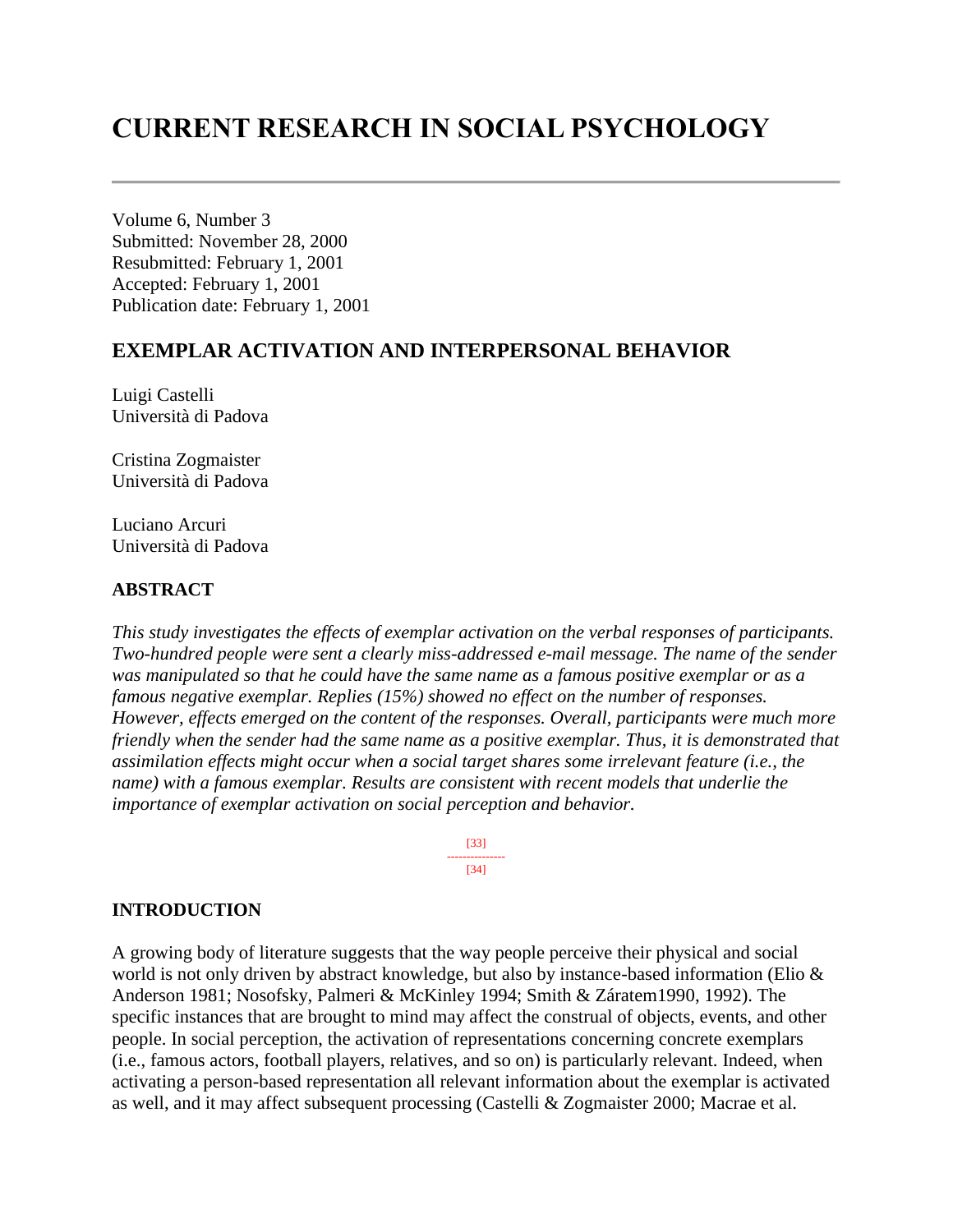1998). For instance, we may find it extremely difficult to say that someone called Fiona Schwartzenegger is actually a female because the representation of the famous male actor interferes with our judgment (see Macrae et al. 1998). Similarly, inducing individuals to think about Saddham Hussein influences their judgments about the hostility of an unknown target (see Herr 1986). Further research by Andersen and her colleagues have nicely shown how personality characteristics may be attributed to a target only on the basis of her/his resemblance with a significant other (Andersen & Cole 1990; see also Andersen, Glassman, Chen, & Cole 1995). Self-perception processes may also be affected by the activation of relevant exemplars (Baldwin, Carrell, & Lopez 1990), suggesting that the construal of self and others' representations may fluctuate in accordance with the characteristics of the activated exemplars (see also, Bodenhausen, Schwarz, Bless, & Wänke 1995; Graham, Weiner, Giuliano, & Williams 1993).

Once the pervasive nature of the effects of person-based representations on information processing are demonstrated, the following logical step has been to investigate the effects of exemplar activation on actual behavior (Dijksterhuis et al. 1998; Herr 1986; Lewicki 1985, 1986; Macrae et al. 1998, Study 4). For instance, Macrae and his colleagues demonstrated that the subtle activation of a person-based representation influences the performance in an ostensibly unrelated task. Participants were faster in reading words when the words were presented as part of the "Schumacher Word Reading Test" rather than of the "Shimuhuru Word Reading Test". This result is interpreted as the effect of the activation of the famous Formula One motor-racing driver.



Clear demonstrations of possible effects of exemplar activation on social interaction, however, are still lacking (for a notable exception see Herr 1986). In particular, a fundamental issue concerning the direction of the effects is still under debate. Indeed, it has been suggested that the activation of social exemplar may lead to contrast effects, instead of assimilation effects, because the activated exemplars are used as comparison standards (see Dijksterhuis et al. 1998; Herr 1986; Herr, Sherman, & Fazio 1983; Stapel, Koomen, & van der Plight 1997)<sup>1</sup>. For instance, participants primed with Adolph Hitler were later more co-operative when playing with another individual (Herr 1986), while participants primed with Albert Einstein decreased their performance in a general knowledge test (Dijksterhuis et al. 1998). Social targets, or even oneself, are judged in comparison to the activated exemplars, and almost anyone is usually less cruel than Hitler. These experiments convincingly demonstrate that behavioral contrast effects occur when a person-based representation is activated and neither the perceiver nor a potential target share any feature with the activated exemplar. In contrast, there is reason to believe that behavioral assimilation might occur as soon as the activated exemplar and the target share some relevant characteristics (see Lewicki 1985). In support of this view, the previously mentioned results obtained by Andersen and her colleagues suggest that the sharing of some characteristics between the activated exemplar (i.e., the significant other) and the target leads to assimilation effects, rather than contrast effects, also on other independent dimensions. For instance, a social target that resembles a particularly clever friend will also be perceived as intelligent. In short, it may be predicted that behavioral contrast will occur when there is no link between the activated exemplar and the target (or the perceiver), whereas the existence of such a link would favor behavioral assimilation. This is particularly worth noting if we assume that almost everyone we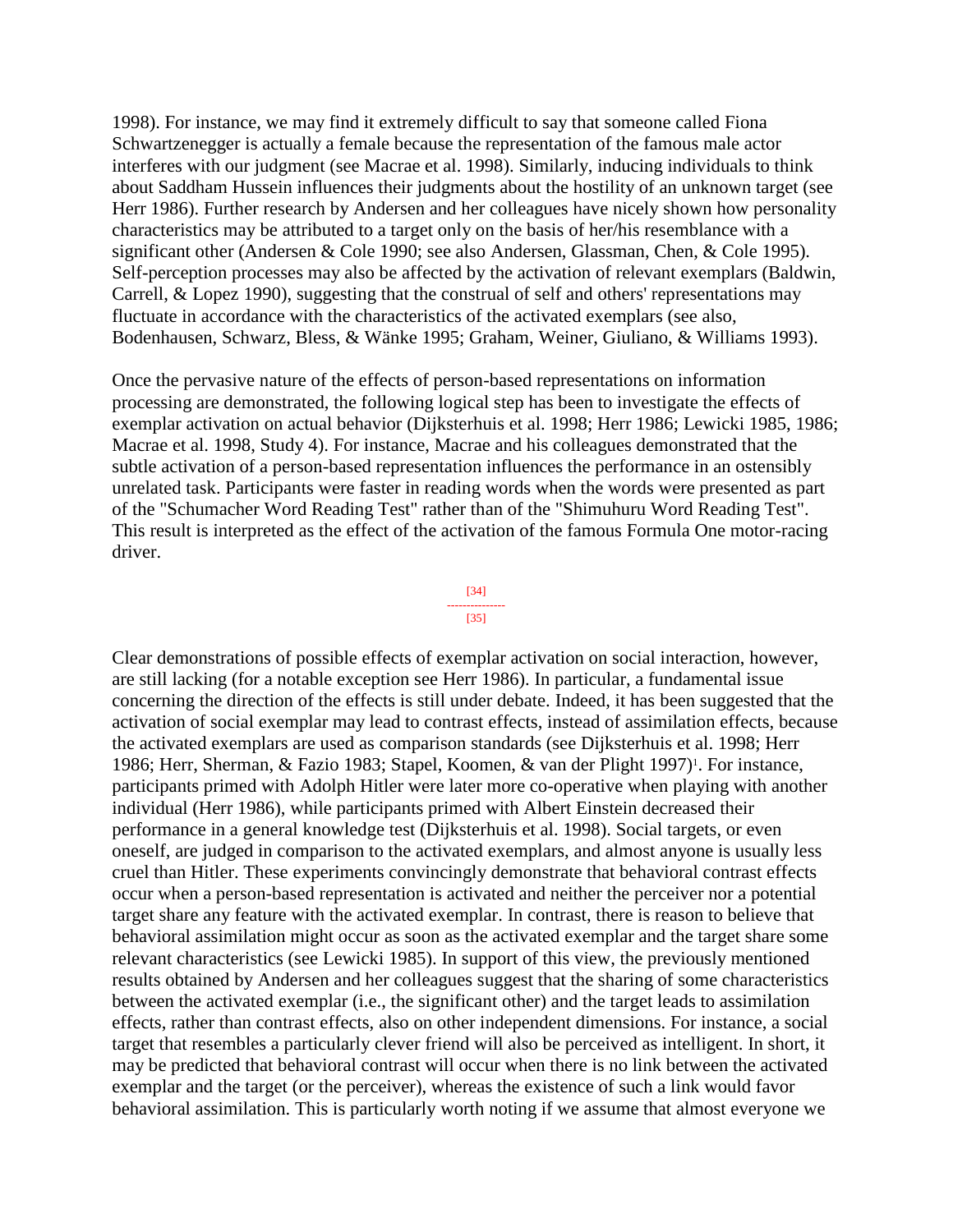meet in the everyday life may potentially evoke a well-known exemplar: The name, the dress, the posture, and any other detail may lead to the activation of a person-based representation stored in memory. Thus, a person may be particularly kind with someone named as her or his mother or particularly nasty with someone named as the last unfaithful partner. Even though the name is an irrelevant feature, given that there is no correlation between a given name and certain attitudes, proclivities, or behaviors, social interactions may be highly influenced. For instance, there is no *a priori* reason for being friendlier with someone called John Kennedy than with someone called Lee Harvey Oswald, or for giving higher grades to a psychology student called William James rather than Jack Serril. Nonetheless, the person-based representation the name activates may lead to systematic biases.

We will test this hypothesis, using a modified version of the lost letter technique (Milgram 1977). In the original technique, researchers just leave a marked letter on a street and verify whether it will ever be posted. This technique has been developed to assess, in an unobtrusive way, people's attitudes, as racial attitudes, examining the effects of experimental manipulations on actual behaviors. For instance, the sender's name may be manipulated so that it could presumably belong to a White or a Black person, and this change proves to influence the prosocial behavior of posting the letter. Along the same line, it is possible to send a letter to a wrong address and wait for an eventual reply. This allows not only to check for the number of people engaging in a given behavior, but also to analyze the characteristics of their verbal responses. In the present research, we sent e-mail messages, manipulating the name of the sender, which was the same as a famous positive or negative exemplar, and examined the way people reacted.

> [35] --------------- [36]

### **METHOD**

#### **Participants**

A list containing a large number of E-mail addresses of people living throughout Italy was prepared.

#### **Procedure**

#### *Negative Exemplar Condition*

We then sent to a random sample of 100 people<sup>2</sup> the following message:

Dear Ferdinando,

My name is Pietro. I have received your address from Marcello who lives in Padova. I hope it is right. I need some information about how recycling works in your town.

Thank you,

Pietro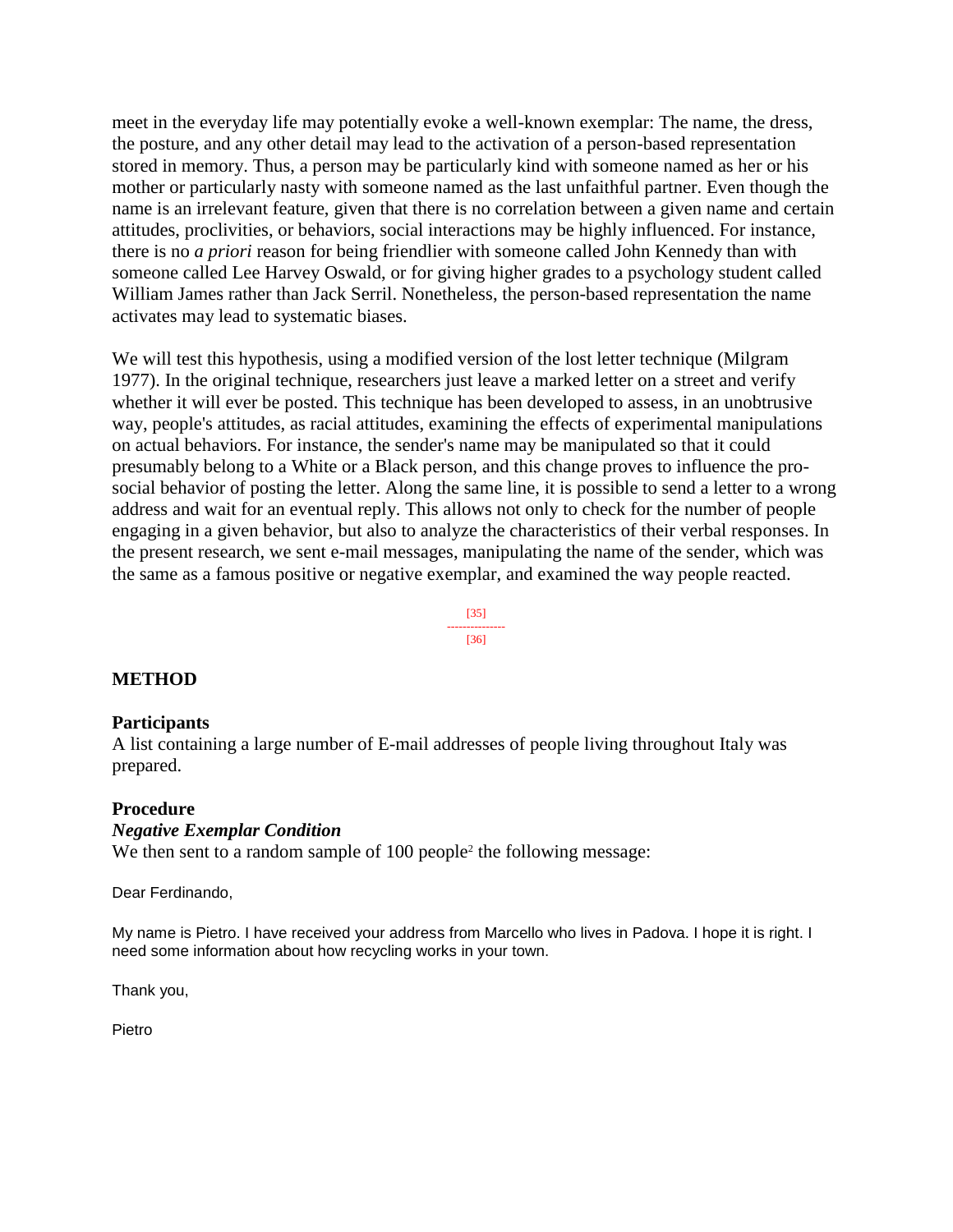The full name of the sender was Pietro Pacciani, which is the name of a person that some years ago was accused of murdering many couples near Florence. The full name was visible instead of the sender's address.



## *Positive Exemplar Condition*

A similar message was sent to another random sample of 100 people, but this time the sender was called Sandro Pertini, which is the name of a previous president of the Italian Republic loved by most Italians despite their political affiliation (which is quite unusual). Both (the real) Pietro Pacciani and Sandro Pertini had died at the time of the study.

Since none of the recipients was called Ferdinando, it was clear that the message had been sent to the wrong address. All replies were collected, expecting differences in their number and quality as a function of the sender (i.e., a higher number of responses and friendlier replies when the positive exemplar had been activated).

# **RESULTS**

Overall, 30 people, corresponding to 15 percent, replied saying that there had been a mistake. Contrary to our predictions, there was no significant effect of the sender's name on the number of responses (16% and 14%, for Pacciani and Pertini, respectively). Of course, we do not know how many persons actually read the message. It is often the case that users own e-mail accounts on public domains, but do not regularly use them. Because of this reason, it may also be that the lack of difference in the response rate is due to ceiling effects, and that almost everyone who actually read the message also replied.

Interesting results however, emerged when considering the content of the replies. Many different aspects were examined. First, the length of the replies was considered. It was expected that participants would provide more information when the positive exemplar was activated than when a negative exemplar was activated. In line with this prediction, the median number of words used when replying to Pertini was significantly higher  $[F(1,28)=5.11; p<0.05]$ ; responses to Pertini were indeed more than twice as long as responses to Pacciani (27 words vs. 11 words). This could also be interpreted as an index of the time devoted to the interaction.

Content analyses were also carried out to investigate how many respondents did the very simple acts of greeting and introducing themselves. A significant effect of the sender emerged on the number of greetings  $[\chi^2(1) = 9.85; p<0.005]$ : While almost everyone greeted Pertini, only one third greeted Pacciani. The effect on the number of people introducing themselves, saying in any part of the message their own name, was in the expected direction but it did not reach the conventional significance level. Whereas 79 percent of the respondents introduced themselves to Pertini, only 50 percent did so to Pacciani. It is likely that this lack of results is due to ceiling effects, given that many people have their e-mail program set to automatically include the signature.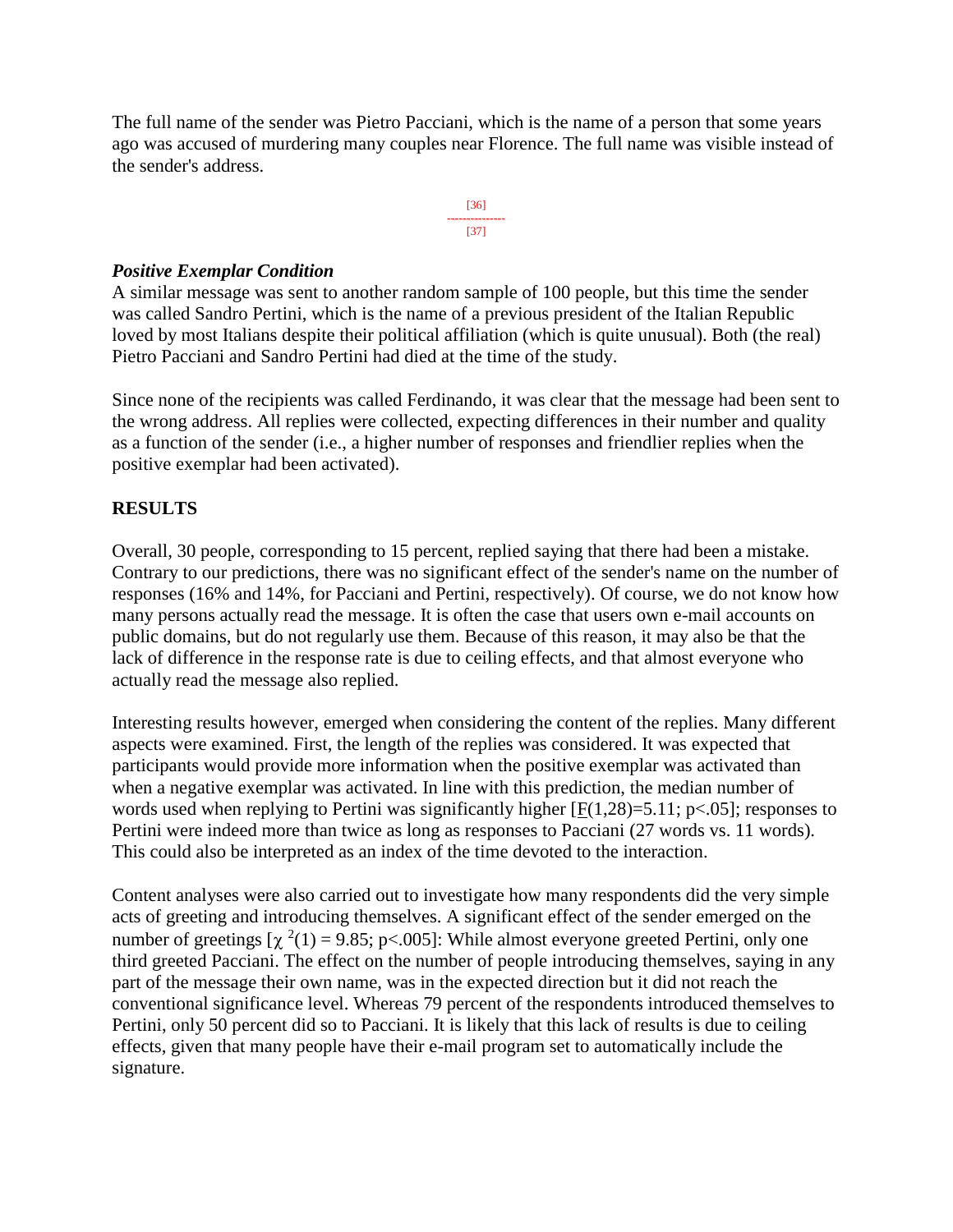[38]

Finally, two blind independent coders judged the friendliness of the responses. Coders were provided with the original message - with no mention about the name of the sender, or the purposes of the study - and asked to rank the replies from the most to the least friendly. Interrater agreement was very high (Spearman correlation coefficient = .93), so that judgments have been averaged. Ranking proved to be significantly related to the sender's name [Z=3.1, p<. 005]: As expected, when a positive exemplar was activated, replies were friendlier in comparison to responses after a negative exemplar was activated (mean rank: 10 and 20, respectively). No other dimension was analyzed.

## **DISCUSSION**

The valence of the person-based representation activated during social interaction seems to have pervasive effects on the nature of the interaction. In the present study, such an effect has been demonstrated after having activated extremely positive or negative exemplars. Since the sender had the same name of one of those exemplars, participants sent back to him very different kinds of message: They were friendlier with the "positive exemplar" rather than with the "negative exemplar". Participants did not receive any individuating information about the sender other than his name; but since it was shared with a well-known exemplar, that was sufficient to influence the responses. Overall, the present results demonstrate that assimilation effects occur when the target itself activates the exemplar-based representation. The existing literature on the effects of exemplar activation showed that contrast effects emerge when the exemplar activation occurs in a different context, that is when the exemplar and the target do not share any feature. The obtained data extend those conclusions by showing that assimilation effects emerge when the target to be judged, or to interact with, is able to activate an exemplar representation. In this sense, individuals are not more friendly with someone called as a famous murderer, as it could be expected on the basis of the contrast hypothesis, but they are very reluctant to interact with him.

People often rely on irrelevant cues to infer personality traits (Andersen & Cole 1990), skills (Gilovich 1981), or physical characteristics. In the present study, the influence of another piece of irrelevant information has been demonstrated, that is the name of a person. Simply because a given name is able to activate the representation of a famous exemplar, social behavior is highly influenced by the characteristics of the activated exemplar. People often look for trivial associations with famous exemplars to manage their own self-image (Cialdini et al. 1976; see also Finch & Cialdini 1989). Along the same line, it is likely that others' trivial associations with known exemplars are heuristically used to construe others' representations and to attribute personality characteristics (Andersen & Glassman 1996). In particular, in the present study, it has been shown that social interaction, and not just perception, can be shaped by irrelevant information, as the name of the interlocutor.

> [38] --------------- [39]

It must be underlined that we investigated only computer-mediated interactions. However, we believe that similar effects should be found also in face to face interactions. It is true that e-mails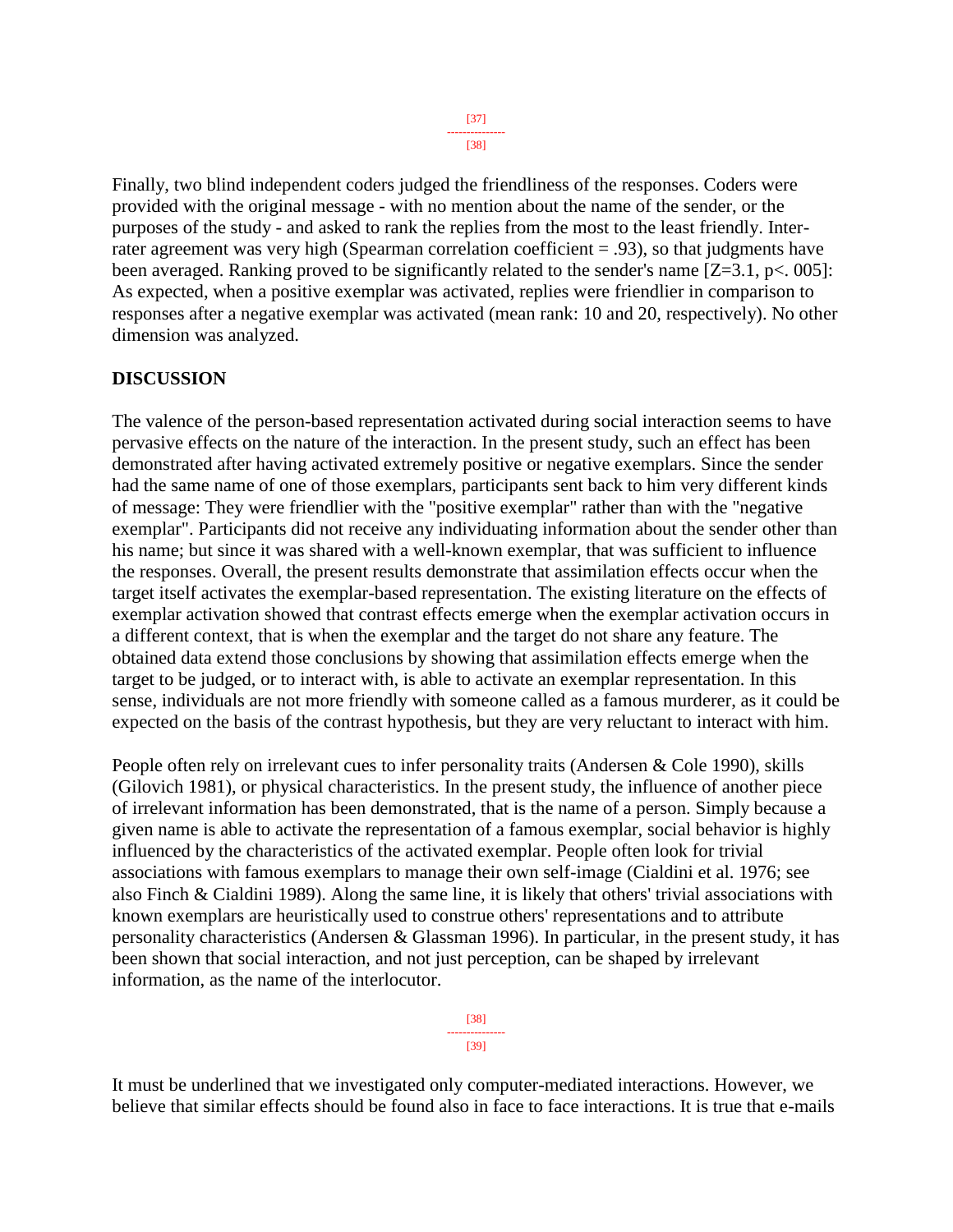allow relative anonymity, and the interlocutor is somehow depersonalized, so that discrimination could potentially be more likely when a negative exemplar has been activated. However, written responses can be more easily controlled for the influence of irrelevant primes. In face to face interaction such a control is less likely, and discrimination (or favoritism) may thus appear in many different forms, either in verbal or non-verbal channels (see Maass, Castelli, & Arcuri 2000).

A critical aspect of the studies investigating the effects of exemplar activation on actual behaviors resides in the precise specification of the involved processes. As a matter of fact, the exemplar's influence on behavior may take at least two different routes. On one side, the activated representation shapes the construal of the other, so that the target will be perceived as more or less friendly, and thus leading to behave accordingly. On the other hand, person-based representations may have a direct effect on behavior, so that a friendly exemplar could lead to be friendly and an unfriendly exemplar could lead to be nasty (Bargh, Chen, & Burrows 1996; Dijksterhuis & van Knippenberg 1998). In other words, according to this view, the exemplarbased representation primes a given behavior without affecting the perception of what is out there. The main difference between these two processes is in their specificity: While according to the first, possible effects are limited to the instance that is able to activate a person-based representation. According to the second, effects are much more pervasive and not necessarily confined to the specific exemplar. In the latter case, the activation of a negative exemplar may influence the behavior toward any unlucky person passing nearby. These processes are crucial for understanding not only the influences of person-based representations, but also the way stereotypes and any other kind of abstract knowledge primes social behavior. Future research will definitely have to shed light on this issue.

> [39] --------------- [40]

From the methodological point of view, the present study has also provided some evidence about the usefulness of the *lost e-mail technique* for studying psychological phenomena. Such a technique is extremely flexible and allows one to manipulate, singularly or in combination, many features of the sender and of the recipients, such as their name, gender, and geographical position. Thus, the effects of important factors such as similarity, or regional identity, can be investigated with this technique. Also, the content of the sender's message could be easily manipulated in order to investigate the effects of message structure and framing. However, we should always keep in mind that Internet users are not representative of the overall population. In many countries, access to Internet is still limited to a restricted number of individuals. For instance, at the time of the study, in Italy only 6% of the population used Internet and in more than 66% of the cases the users were males with a high-level of education. Hence, when there is reason to believe that the specific characteristics of the sample may affect the process under investigation, it is necessary to be extremely cautious. In the case of the present study, however, we believe that exemplar activation is a basic process, and that similar effects would also emerge with different samples. In addition to its wide applicability, the *lost e-mail technique* has the advantage of being extremely easy to use. Of course, ethical considerations must be addressed. Indeed, with the *lost e-mail technique*, either by e-mail or in its original form, researchers cannot obtain informed consents. Therefore, it is important that anonymity is respected and that the message contents are not harassing. In the present study, as soon as we received a reply, we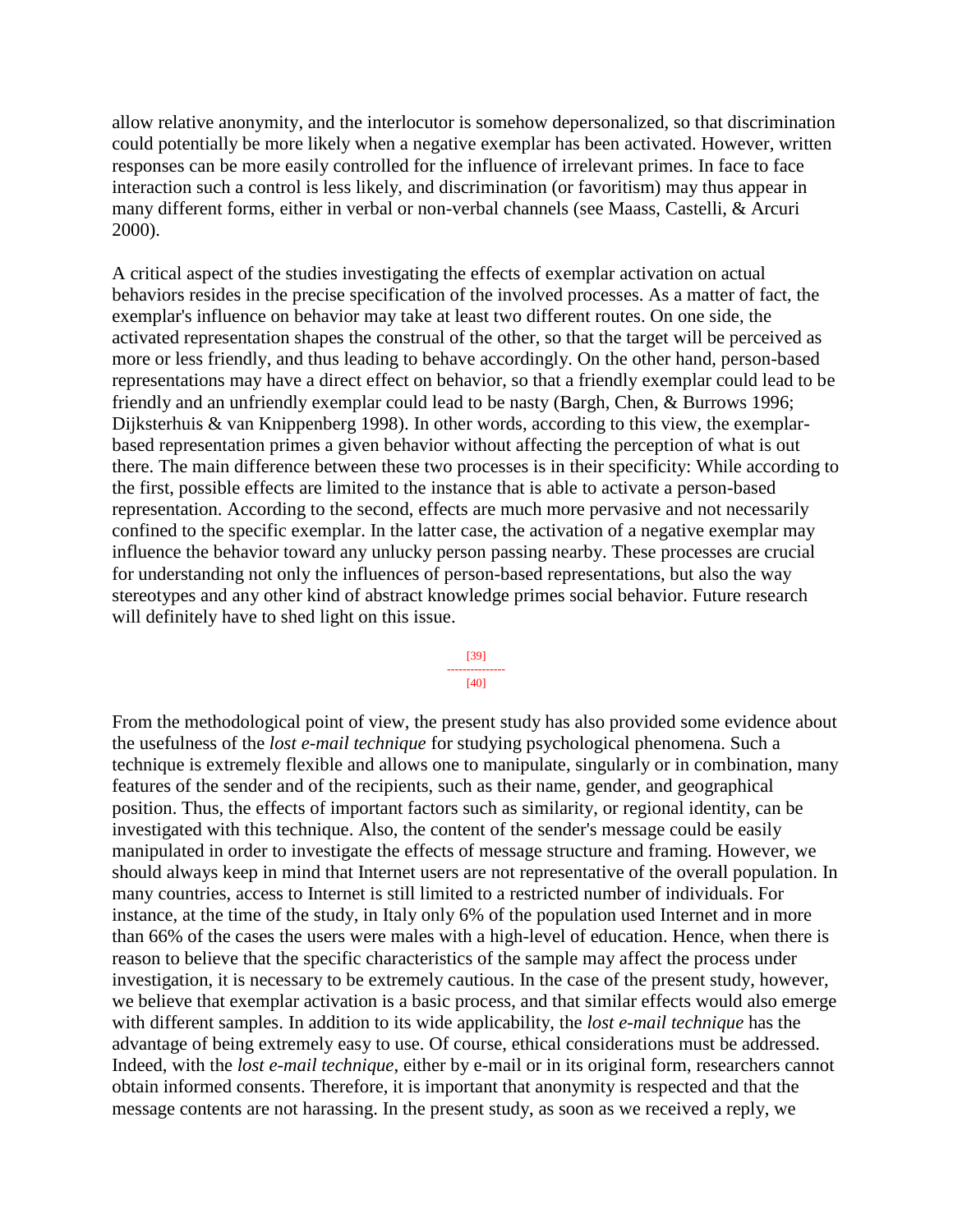copied the content in a different file and deleted the message so that it was no further possible to know who the respondent was. Moreover, the message that we sent was quite friendly and short, and it is unlikely that someone experienced it as harassing. In our view, this technique can be considered as ethical as any other field study (for a discussion about the very low ethical costs of this technique see also Stern & Faber 1997).

In summary, the present research proposes a new technique for investigating social processes, and, in more details, shows how social interaction may be affected – in an assimilative way – by the person-based representations retrieved from memory. Hence, as it may be safe not to think about Michael Schumacher while driving home, it is also desirable that no one with your own name ever commits a horrible murder.

# **FOOTNOTES**

1. Different results emerge as a function of exemplar extremity (see Herr 1986). However, as long as the exemplars used in the present study are extremely positive, or negative, we will focus only on the case of extreme exemplars.

2. If an address was not valid it was replaced by another randomly selected one.

[40] --------------- [41]

## **REFERENCES**

Andersen, S. M., and S. W. Cole (1990). " 'Do I know you?': The role of significant others in general social perception," *Journal of Personality and Social Psychology*, 59:384-399.

Andersen, S. M., and N. S. Glassman (1996). "Responding to significant others when they are not there: Effects on interpersonal inference, motivation, and affect." In R. M. Sorrentino and E. T. Higgins (Eds.), *Handbook of motivation and cognition* (Vol. 3, pp. 262-321). New York: Guilford.

Andersen, S. M., N. S. Glassman, S. Chen, and S. W. Cole (1995). "Transference in social perception: The role of chronic accessibility in significant-other representations," *Journal of Personality and Social Psychology*, 69:41-57.

Baldwin, M. W., S. E. Carrell, and D. F. Lopez (1990). "My advisor and pope are watching me from the back of my mind," *Journal of Experimental Social Psychology*, 26:435-454.

Bargh, J. A., M. Chen, and L. Burrows (1996). "Automaticity of social behavior: Direct effects of trait construct and stereotype activation on action*," Journal of Personality and Social Psychology*, 71:230-244.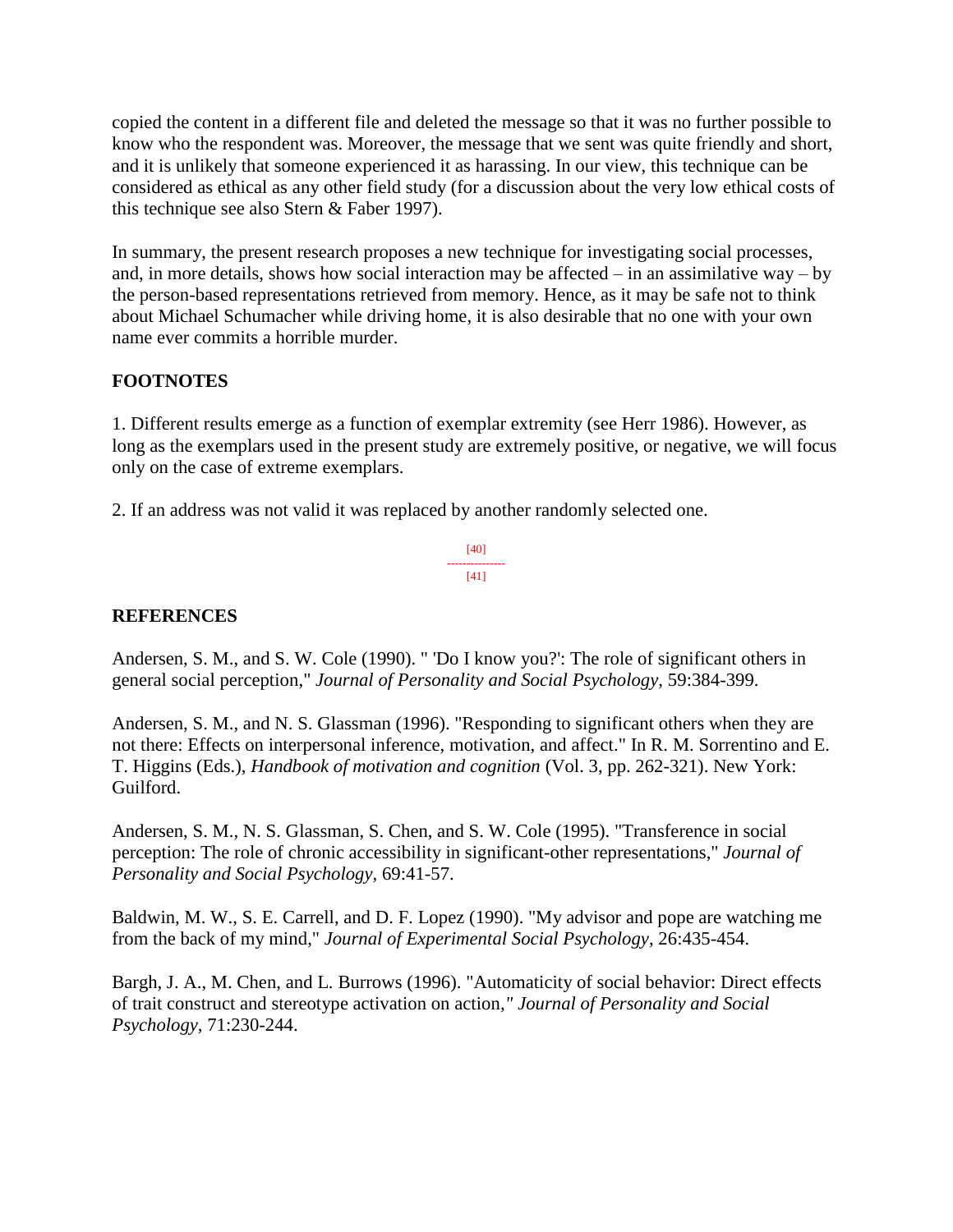Bodenhausen, G. V., N. Schwarz, H. Bless, and M. Wänke (1995). "Effects of atypical exemplars on racial beliefs: Enlightened racism or generalized appraisals*?" Journal of Experimental Social Psychology*, 31:48-63.

Castelli, L., and C. Zogmaister, (2000). "The role of familiarity in implicit memory effects: The case of exemplar activation," *European Journal of Social Psychology*, 30:223-234.

Cialdini, R. B., R. J. Borden, A. Thorne, M. R. Walker, S. Freeman, and L. R. Sloan (1976). "Basking in reflected glory: Three (football) field studies," *Journal of Personality and Social Psychology*, 34:366-375.

Dijksterhuis, A., R. Spears, T. Postmes, D. A. Stapel, W. Koomen, A. van Knippenberg, and D. Scheeper (1998). "Seeing one thing and doing another: Contrast effects in automatic behavior," *Journal of Personality and Social Psychology*, 75:862-871.

> [41] ---------------  $[42]$

## Dijksterhuis, A., and A. van Knippenberg (1998). "The relation between perception and behavior, or how to win a game of trivial pursuit*," Journal of Personality and Social Psychology*, 74:865-877.

Elio, R., and J. R. Anderson (1981). "The effects of category generalizations and instance similarity on schema abstraction," *Journal of Experimental Psychology: Human Learning and Memory*, 7:397-418.

Finch, J. F., and R. B. Cialdini (1989). "Another indirect tactic of (self-) image management: Boosting," Personality and Social Psychology Bulletin, 15:222-232.

Gilovich, T. (1981). "Seeing the past in the present: The effect of associations to familiar events on judgments and decisions," *Journal of Personality and Social Psychology*, 40:797-808.

Graham, S., B. Weiner, T. Giuliano, and E. Williams (1993). "An attributional analysis of reactions to Magic Johnson," *Journal of Applied Social Psychology*, 23:996-1010.

Herr, P. M. (1986). "Consequences of priming: Judgment and behavior," *Journal of Personality and Social Psychology*, 51:1106-1115.

Herr, P. M., S. J. Sherman, and R. H. Fazio, (1983). "On the consequences of priming: Assimilation and contrast effects," *Journal of Experimental Social Psychology*, 19:323-340.

Lewicki, P. (1985). "Nonconscious biasing effects of single instances on subsequent judgments," *Journal of Personality and Social Psychology*, 48-563-574.

Lewicki, P. (1986). *Nonconscious social information processing.* San Diego, CA: Academic Press.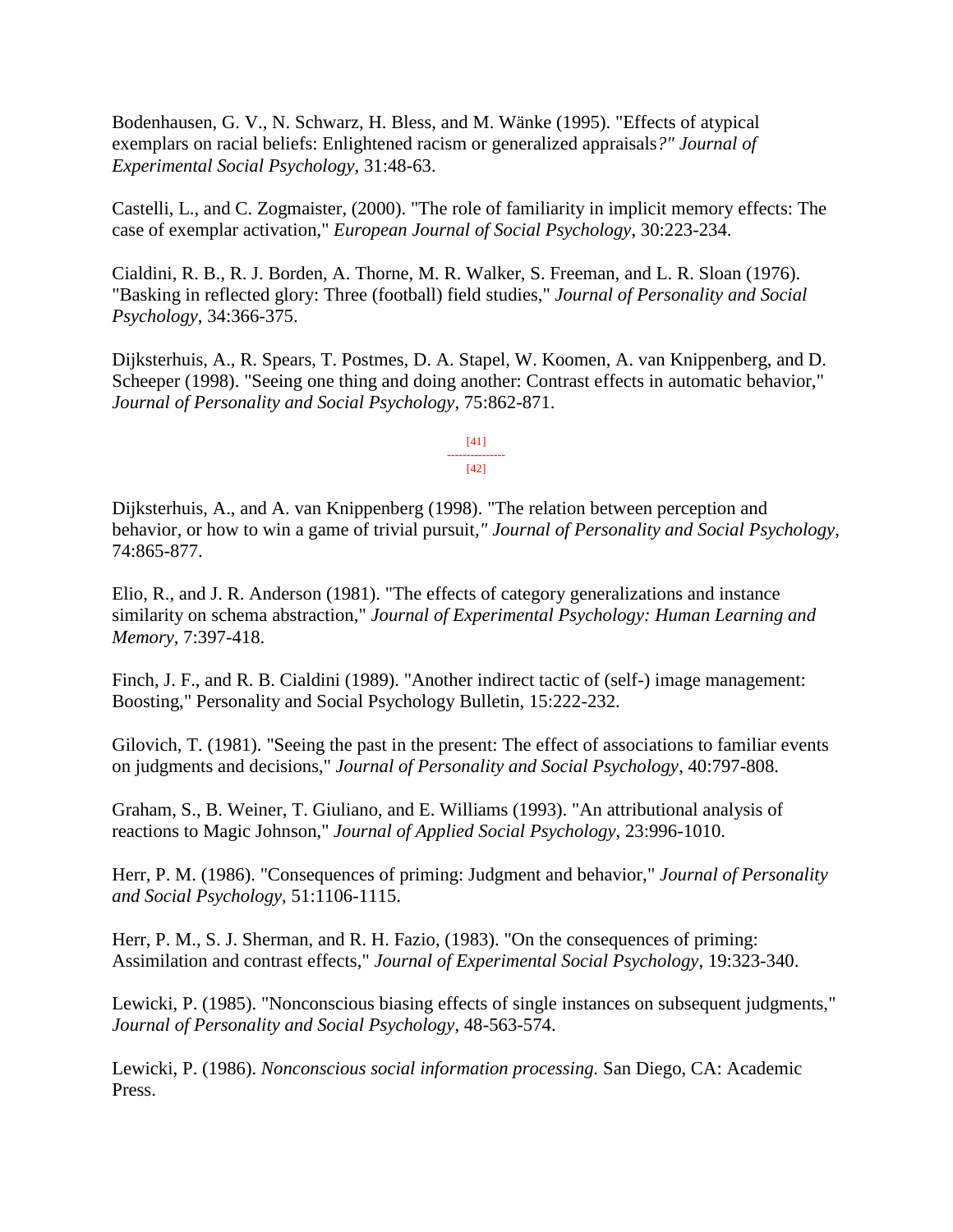Maass, A., L. Castelli, and L. Arcuri (2000). "Measuring prejudice: Implicit vs. explicit techniques." In D. Capozza and R. Brown (Eds*.), Social Identity Processes: Trends in theory and research* (pp. 96-116). London: Sage publication.

> [42] --------------- [43]

Macrae, C. N., G. V. Bodenhausen, A. B. Milne, L. Castelli, A. M. Schloerscheidt, and S. Greco (1998). "On activating exemplars," *Journal of Experimental Social Psychology*, 34:330-354.

Milgram, S. (1977). *The individual in a social world*. New York: McGraw-Hill.

Nosofsky, R. M., T. J. Palmeri, and S. C. McKinley (1994). "Rule-plus-exception model of classification learning," *Psychological Review*, 101:53-79.

Smith, E. R., and M. A. Zárate (1990). "Exemplar and prototype use in social categorization," *Social Cognition*, 8:243-262.

Smith, E. R., and M. A. Zárate (1992). "Exemplar-based model of social judgment," *Psychological Review*, 99:3-21.

Stapel, D. A., W. Koomen, and J. van der Plight (1997). "Categories of category accessibility: The impact of trait versus exemplar priming on person judgments," *Journal of Experimental Social Psychology*, 33:44-76.

Stern, S., and J. E. Faber (1997). "The lost e-mail method: Milgram's lost-letter technique in the age of the Internet," *Behavior Research Methods, Instruments, and Computers*, 29:260-263.

# **ACKNOWLEDGEMENTS**

We would like to thank Vittorio Girotto, Jim Sherman, an anonymous reviewer, and the PirLab Group for their helpful comments.

> [43] --------------- [44]

# **AUTHORS' BIOGRAPHIES**

Luigi Castelli is an Assistant Professor at the University of Padova, Italy. Email: [castelli@psico.unipd.it.](mailto:castelli@psico.unipd.it)

Cristina Zogmaister is a PhD student in cognitive sciences at the University of Padova, Italy. Email: [zogmaist@psy.unipd.it.](mailto:zogmaist@psy.unipd.it)

Luciano Arcuri is Full Professor at the University of Padova, Italy. Email: [arcuri@psico.unipd.it.](mailto:arcuri@psico.unipd.it)